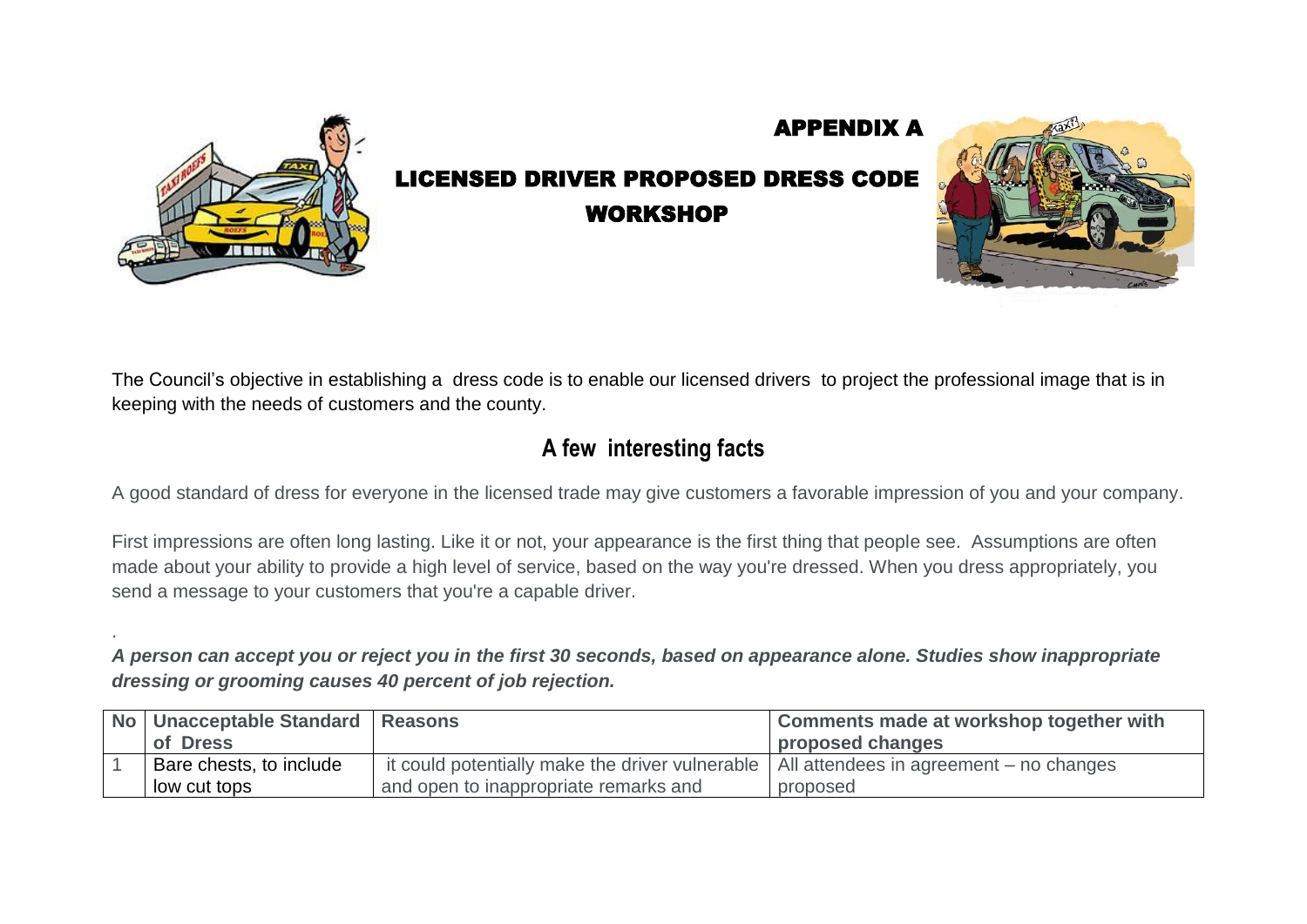|                |                                                                            | abuse. It could also be embarrassing to<br>customers.                                                                                                                                                                                                                                                                                                                                                                                                                                                     |                                                                                                                                                                                                                                                                                             |
|----------------|----------------------------------------------------------------------------|-----------------------------------------------------------------------------------------------------------------------------------------------------------------------------------------------------------------------------------------------------------------------------------------------------------------------------------------------------------------------------------------------------------------------------------------------------------------------------------------------------------|---------------------------------------------------------------------------------------------------------------------------------------------------------------------------------------------------------------------------------------------------------------------------------------------|
| $\overline{2}$ | Clothing or footwear<br>which is unclean or<br>damaged                     | The clothes a person wears to work affects<br>how you are perceived by customers. This<br>doesn't mean every driver needs to spend a<br>fortune on a wardrobe. Dressing appropriately<br>means choosing clothes that convey an<br>image of being serious about your job.                                                                                                                                                                                                                                  | All attendees in agreement - no changes<br>proposed                                                                                                                                                                                                                                         |
| 3              | Clothing printed with<br>words, logo or graphics<br>which might offend     | Logo's and graphics which may seem<br>acceptable by the person who is wearing it,<br>may offend others. As licensed drivers are<br>providing a service to the public they must<br>consider the public interests.                                                                                                                                                                                                                                                                                          | All attendees in agreement - no changes<br>proposed                                                                                                                                                                                                                                         |
| 4              | Sports shirts e.g. football,<br>or rugby or cricket tops or<br>track suits | An appropriate dress code helps you (and<br>your business) establish standards that every<br>driver can easily follow. Dressing in<br>appropriate attire enables you (and your<br>company) to project a professional image,<br>sending a message that you're trustworthy<br>and knowledgeable.                                                                                                                                                                                                            | Lengthy discussion took place on this point - it<br>was agreed that sport shirts could potentially<br>cause conflict between driver and passenger. It<br>was therefore supported - no changes proposed                                                                                      |
| 5              | No beachwear including<br>footwear eg flipflops,<br>mules                  | Driving in flip flops or sandals or a similar<br>design is by far the most dangerous footwear<br>to drive in. Pedals can easily get caught<br>between the sole of your foot and the flip flop<br>leading to a reduction of control of the vehicle<br>and an increase in the amount of time it takes<br>to brake. Flip flops can easily fall off whilst<br>driving and get caught between or under the<br>pedals. The focus of the driver is then to<br>locate the flip flop, taking the attention off the | Again, this point was discussed at length and it<br>was suggested that "beachwear" needs to be<br>clarified. It is therefore proposed to change this<br>item to:<br>No beachwear including footwear eg flipflops,<br>mules, swim/beach shorts, bathing<br>costumes/sleeveless vest tops etc |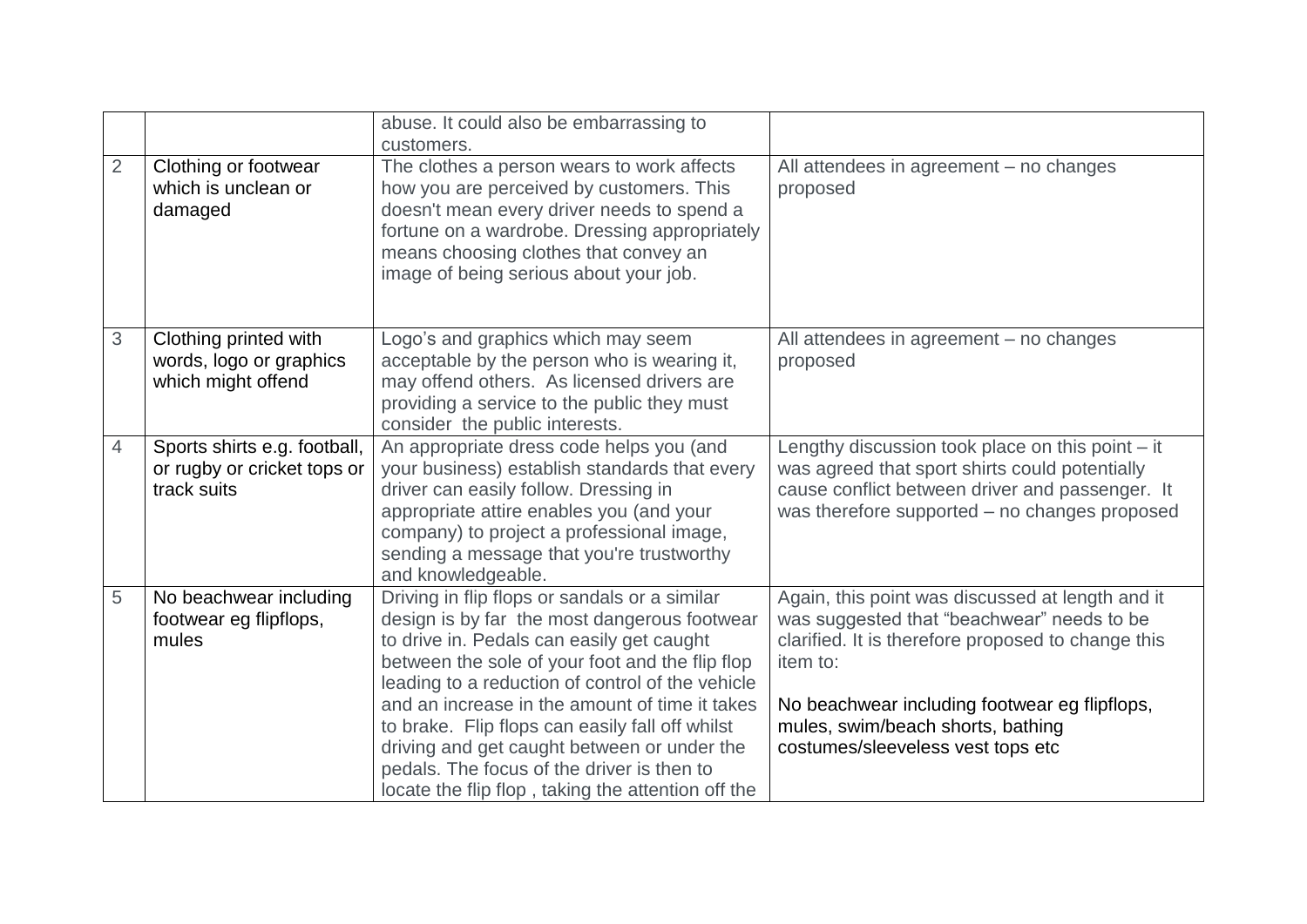|                |                                                                                                                               | road.<br>Driving in flip flops is a cause of road<br>accidents.<br>The Highway Code states you must not wear<br>footwear that prevents you from using the foot<br>controls in the correct manner                                                                                                                                                                                                                                                                                                                                                                                                                        |                                                                                                                                                                                                                                                                                                                                                                                                                                                                                                                   |
|----------------|-------------------------------------------------------------------------------------------------------------------------------|-------------------------------------------------------------------------------------------------------------------------------------------------------------------------------------------------------------------------------------------------------------------------------------------------------------------------------------------------------------------------------------------------------------------------------------------------------------------------------------------------------------------------------------------------------------------------------------------------------------------------|-------------------------------------------------------------------------------------------------------------------------------------------------------------------------------------------------------------------------------------------------------------------------------------------------------------------------------------------------------------------------------------------------------------------------------------------------------------------------------------------------------------------|
| 6              | No pronounced heels                                                                                                           | Dangers associated with driving in high heel<br>shoes or boots can be the heel getting caught<br>in the floor carpet or mat just as you are going<br>to brake, therefore impeding reaction time or<br>preventing the brake being pressed<br>altogether. Driving in high heels can also be<br>dangerous due to the heel of the foot not<br>resting on the floor of the car. Having the<br>heel of your foot resting on the car floor<br>allows a driver to move from the accelerator<br>to the brake faster and easier and to apply<br>pressure on the pedals. Driving in high heels<br>can slow a drivers reaction down | All attendees in agreement – no changes<br>proposed                                                                                                                                                                                                                                                                                                                                                                                                                                                               |
| $\overline{7}$ | Headgear that partially or<br>completely conceals the<br>face or the identity of the<br>licensed driver e.g.<br>baseball caps | The wearing of headgear is unacceptable as<br>the identity of a driver can be concealed.<br>Some headgear also looks unprofessional.<br>Religious headgear is exempt from this<br>restriction.                                                                                                                                                                                                                                                                                                                                                                                                                          | Lengthy discussion on this item. Licensees felt<br>quite strongly that when they were waiting for a<br>fare/customer/ assisting them with luggage etc,<br>especially during cold weather, that they should be<br>allowed to wear headgear. It was accepted that it<br>was not appropriate to wear headgear whilst<br>carrying passengers.<br>It is therefore proposed to make the following<br>changes:<br>Whilst passengers are in the vehicle, no headgear<br>that partially or completely conceals the face or |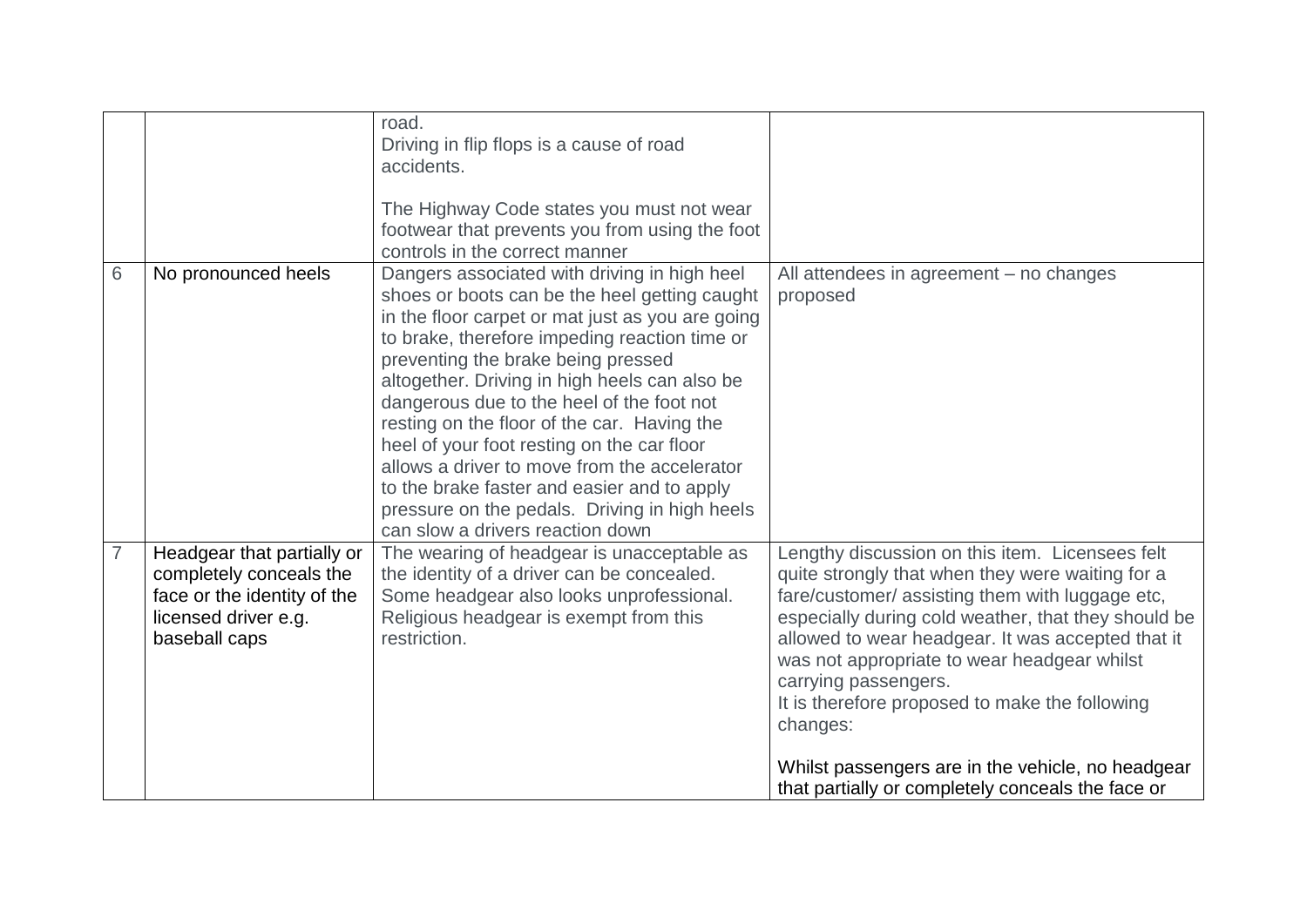|                 |                                                                       |                                                                                                                                                                                                                                               | the identity of the licensed driver shall be worn<br>e.g. baseball caps/wooly hats (to also include<br>hooded tops and "hoodies"). Religious headgear<br>or wearing headgear for medical reasons is<br>exempt (doctor's note may be required)                                                                                                            |
|-----------------|-----------------------------------------------------------------------|-----------------------------------------------------------------------------------------------------------------------------------------------------------------------------------------------------------------------------------------------|----------------------------------------------------------------------------------------------------------------------------------------------------------------------------------------------------------------------------------------------------------------------------------------------------------------------------------------------------------|
| 8               | Shorts above the knee                                                 | The wearing of shorts above the knee is not<br>appropriate for a couple of reasons 1. It may<br>send the wrong impression to your customers<br>which could put you at risk of abuse 2.<br>Customers may feel uncomfortable and<br>embarrassed | All attendees in agreement - no changes<br>proposed                                                                                                                                                                                                                                                                                                      |
| 9               | Hoodies                                                               | The wearing of hoodies is seen as being<br>scruffy and unprofessional                                                                                                                                                                         | Lengthy discussion took place again over this<br>proposal. It was suggested that the wearing of<br>hoodies was no different to wearing any other type<br>of headgear and this item should be incorporated<br>with number 7 above.<br>It is therefore proposed to include hooded tops in<br>number 7 above and to remove number 9 from the<br>dress code. |
| 10 <sup>°</sup> | Short/miniskirts are not to<br>be worn for personal<br>safety reasons | The wearing of short/miniskirts is not<br>appropriate for a couple of reasons 1. It may<br>send the wrong impression to your customers<br>which could put you at risk of abuse 2.<br>Customers may feel uncomfortable and<br>embarrassed.     | All attendees in agreement – no changes<br>proposed                                                                                                                                                                                                                                                                                                      |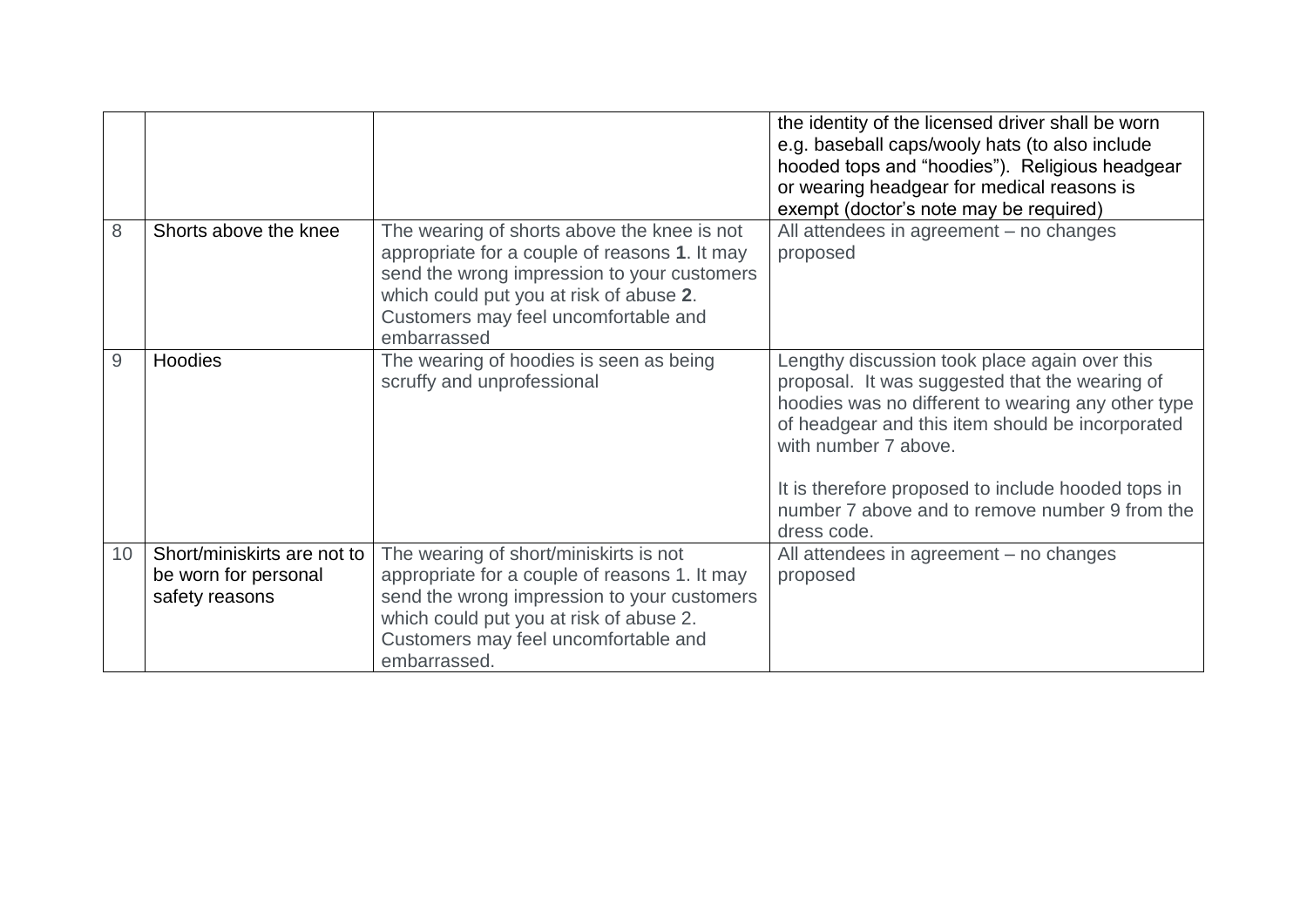| 11 | Round neck t-shirts | Your style of dress sends a message to your<br>potential customers. For example, if you greet<br>your customers in a round neck t-shirt and<br>jeans, you may be sending your customers a<br>message of incompetence. | Lengthy discussion took place over this proposal.<br>Licence holders disagreed strongly with the<br>justification for point 11, arguing the point that you<br>can get expensive round neck t-shirts that look<br>presentable whereas you can get cheap polo t-<br>shirts (with a collar) that can look quite shabby<br>after a very short length of time.<br>It is therefore proposed to the following changes:<br>To remove number 11 from the Dress Code. |
|----|---------------------|-----------------------------------------------------------------------------------------------------------------------------------------------------------------------------------------------------------------------|-------------------------------------------------------------------------------------------------------------------------------------------------------------------------------------------------------------------------------------------------------------------------------------------------------------------------------------------------------------------------------------------------------------------------------------------------------------|
|    |                     |                                                                                                                                                                                                                       |                                                                                                                                                                                                                                                                                                                                                                                                                                                             |